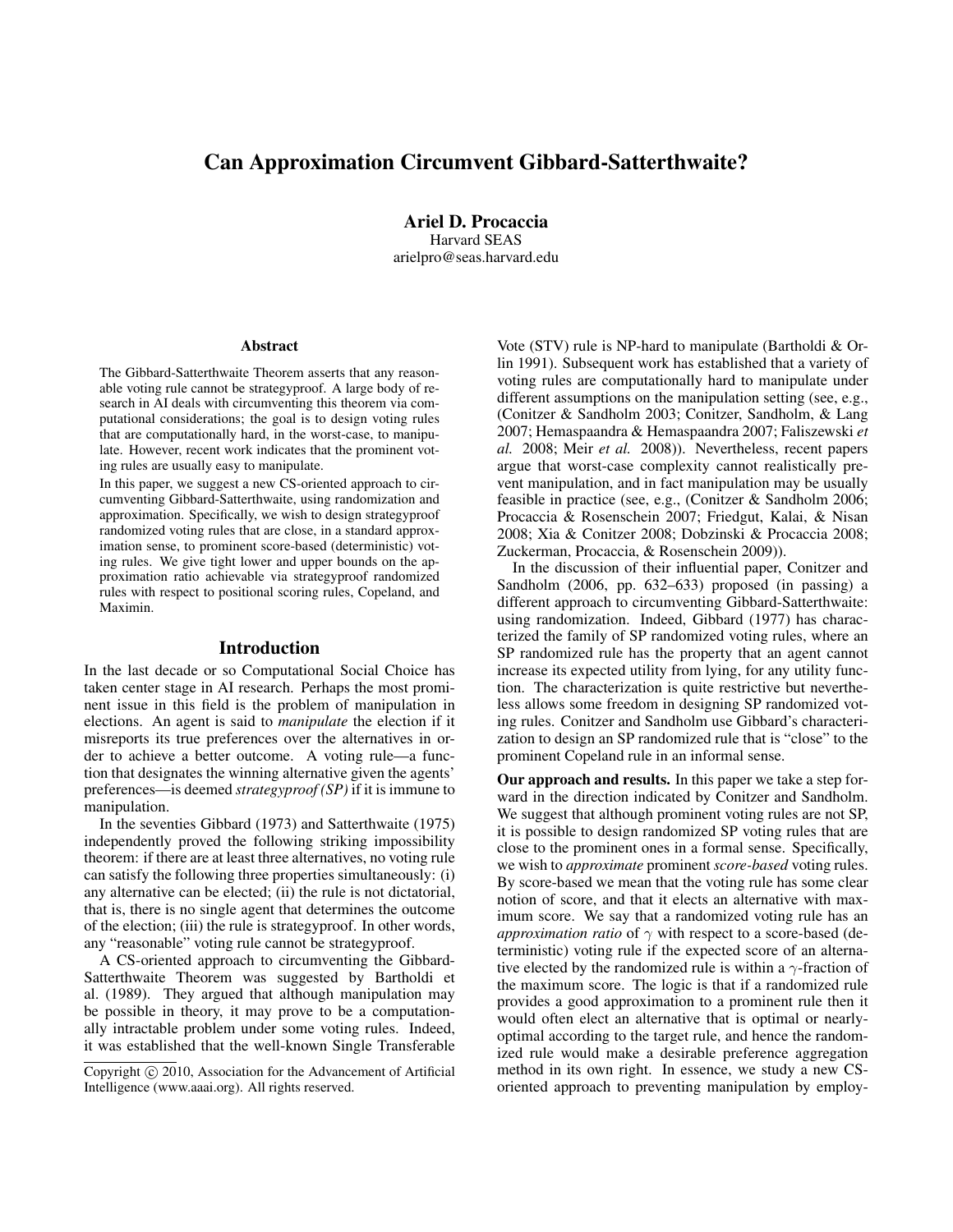ing randomization and approximation, two concepts that are prevalent in algorithmics.

We first consider the family of positional scoring rules. We show that any positional scoring rule can be approximated by an SP randomized voting rule to a factor of  $\Omega(1/\sqrt{m})$ , where m is the number of alternatives. This result holds in particular for the Plurality rule, where each agent votes for a single alternative. We demonstrate that no SP randomized rule can do asymptotically better. We further show that Borda—where each agent awards  $m - k$  points to the alternative it ranks kth—can be approximated by an SP randomized rule to a factor of  $1/2 + \Omega(1/m)$ , and that this bound is essentially tight.

We next investigate Copeland's rule, where the score of an alternative is the number of other alternatives it beats in pairwise elections. We show that Copeland can be approximated by an SP randomized rule within  $1/2 + \Omega(1/m)$ , and provide a matching upper bound. Finally, we show that the Maximin rule cannot be approximated to any nontrivial factor by SP randomized rules.

We would like to stress that we do not use approximation to circumvent computational complexity, as in work on algorithmically approximating hard-to-compute voting rules, e.g., Dodgson's rule (Caragiannis *et al.* 2009). Rather, approximation is employed to achieve strategyproofness. Indeed, by the Gibbard-Satterthwaite Theorem the prominent voting rules are not SP, but by randomly deviating from the original rules we can achieve strategyproofness. The question is how close we can be while maintaining strategyproofness. In this sense this paper is related to the recent work on approximate mechanism design without money (Procaccia & Tennenholtz 2009).

#### Preliminaries

Let  $N = \{1, \ldots, n\}$  be a set of agents, and let A be a set of alternatives,  $|A| = m$ . The preferences of agent  $i \in N$  are given by a linear order  $\succ_i \in \mathcal{L}$  over the alternatives, where  $\mathcal{L} = \mathcal{L}(A)$  is the set of all linear orders over A. A collection of the agents' preferences  $\succ = \langle \succ_1, \ldots, \succ_n \rangle \in \mathcal{L}^n$ is called a *preference profile*. Given  $\succ_i$ , we denote by  $\succ_i$   $(x) \in \{1, \ldots, m\}$  the position of  $x \in A$  in  $\succ_i$ ; to avoid confusion note that position 1 is the top position and position  $m$  is the bottom position.

A *voting rule* is a function  $f: \mathcal{L}^n \to A$  that designates a winning alternative given a preference profile. A *randomized voting rule* (also known as a *decision scheme* (Gibbard 1977)) is a function  $f: \mathcal{L}^n \to \Delta(A)$  that returns a probability distribution over A. In other words, a randomized voting rule is allowed to use randomization when selecting an alternative.

We informally define manipulation of randomized voting rules, following the definition of Gibbard (1977); a formal definition is not required for the purposes of this paper. Associate with agent  $i \in N$  a utility function  $u_i : A \to \mathbb{R}_+$ . We say that  $\succ_i$  is consistent with  $u_i$  if  $x \succ_i y$  implies  $u_i(x) \geq u_i(y)$ . Agent *i manipulates* a randomized voting rule  $f$  if there exist preferences for the other agents such that the expected utility (with respect to  $u_i$ ) from reporting

a ranking that is inconsistent with  $u_i$  is greater than the expected utility from reporting a ranking that is consistent with  $u_i$ . A randomized voting rule is *strategyproof* (SP) if it cannot be manipulated for any  $i \in N$  and  $u_i$ . This definition is quite strong as it requires nonmanipulability with respect to every utility function.

We next present a necessary condition for SP randomized rules. We say that a voting rule f is *unilateral* if it only depends on the vote of a single agent, that is, if there exists  $i \in N$  such that for every  $\succ, \succ' \in \mathcal{L}^n$  where  $\succ_i = \succ'_i$  it holds that  $f(\succ) = f(\succ')$ . We say that a voting rule f is *duple* if its range is of size at most two, i.e., there exist  $x, y \in A$  such that  $f(\succ) \in \{x, y\}$  for all  $\succ \in \mathcal{L}^n$ . A randomized voting rule f is a *probability mixture* over voting rules  $f_1, \ldots, f_k$ if there exist  $\alpha_1, \ldots, \alpha_k$ , with  $\alpha_j \geq 0$  for all  $j = 1, \ldots, k$ and  $\sum_{j=1}^{k} \alpha_j = 1$ , such that given  $\succ \in \mathcal{L}^n$  it holds that  $f(\succ) = f_j(\succ)$  with probability  $\alpha_j$ .

Theorem 1 (Gibbard (1977)). *An SP randomized voting rule is a probability mixture over rules each of which is either unilateral or duple.*

Our goal in this paper is to construct SP randomized rules that approximate prominent score-based voting rules. We say that  $f: \mathcal{L}^n \to A$  is a *score-based voting rule with score function* sc :  $A \times \mathcal{L}^n \to \mathbb{N}$  if for every  $\succ \in \mathcal{L}^n$ ,  $f(\succ)$  is an alternative  $x \in A$  that maximizes the score  $\text{sc}(x, \succ)$ . A randomized rule f is said to yield an *approximation ratio of*  $\gamma$  with respect to a score-based voting rule  $f'$  with score function sc if the expected score of the elected alternative is optimal up to a factor of  $\gamma$ , that is, for all  $\succ \in \mathcal{L}^n$ ,

$$
\mathbb{E}[\mathrm{sc}(f(\succ),\succ)] \geq \gamma \cdot \max_{x \in A} \mathrm{sc}(x,\succ) ,
$$

where the expectation is taken over the randomization of  $f$ .

#### Positional Scoring Rules

Positional scoring rules are a central family of score-based voting rules, which have received significant attention in AI in recent years (see, e.g., (Hemaspaandra & Hemaspaandra 2007; Procaccia & Rosenschein 2007) for papers that focus exclusively on positional scoring rules). A positional scoring rule is defined by a vector of nonnegative real numbers  $\vec{\alpha} = \langle \alpha_1, \ldots, \alpha_m \rangle$ . The score of an alternative given a preference profile ≻ $\in \mathcal{L}^n$  is defined as

$$
sc(x, \succ) = \sum_{i \in N} \alpha_{\succ_i(x)}.
$$

Informally, the alternative is awarded  $\alpha_i$  points by every agent that ranks it in the jth place. There are three prominent scoring rules:

- 1. Plurality:  $\vec{\alpha} = \langle 1, 0, \ldots, 0 \rangle$ .
- 2. Borda:  $\vec{\alpha} = \langle m-1, m-2, \ldots, 0 \rangle$ .
- 3. Veto:  $\vec{\alpha} = \langle 1, \ldots, 1, 0 \rangle$ .

In order to gain some intuition, let us consider the randomized voting rule that simply selects an alternative uniformly at random. This rule is clearly SP. However, in general it cannot guarantee a nontrivial approximation ratio with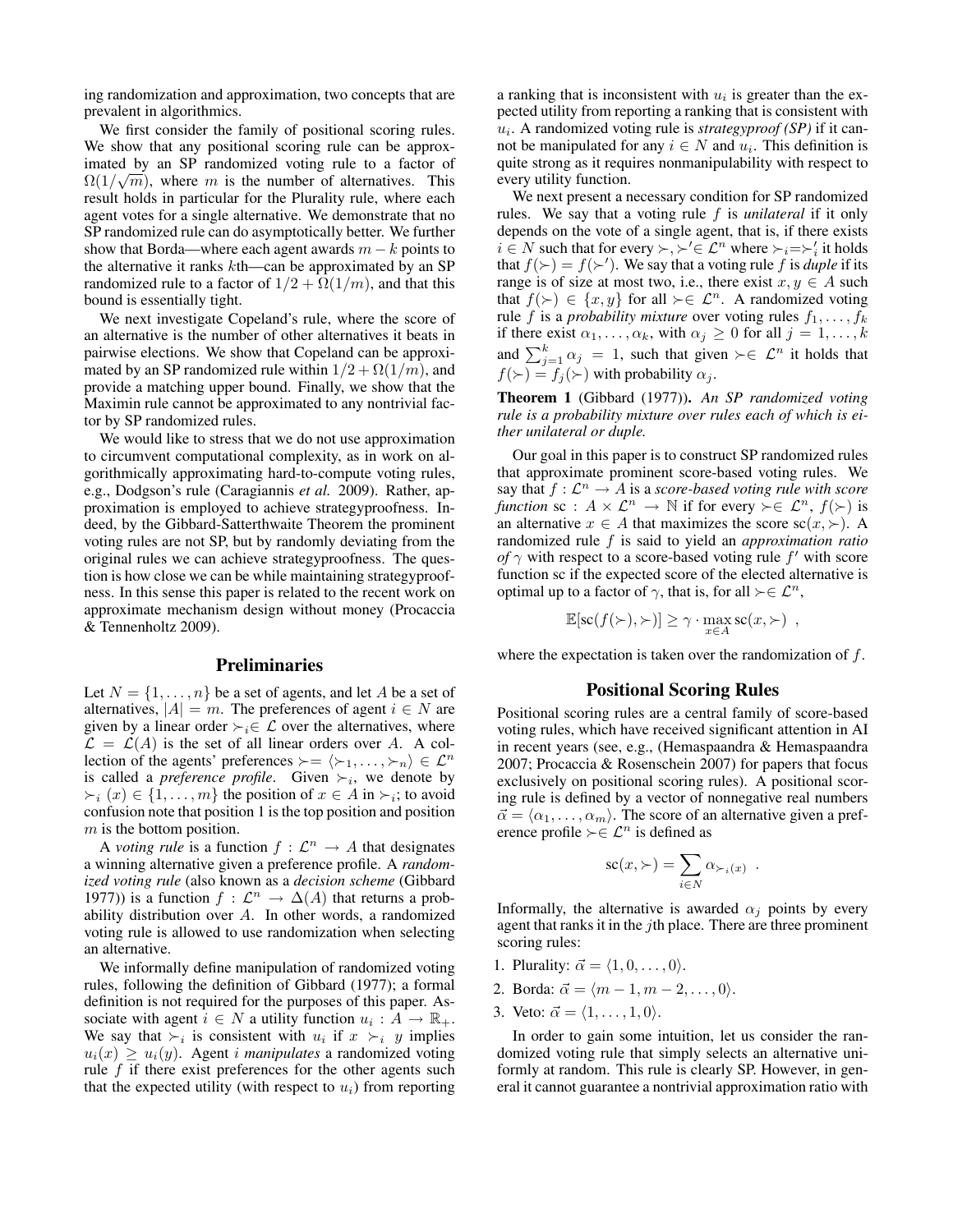respect to positional scoring rules. Indeed, consider the Plurality rule and a preference profile where all the agents rank an alternative  $a \in A$  first. It holds that the optimum is n, whereas the expected Plurality score of a random alternative is  $n/m$ . Hence, choosing a random alternative provides an approximation ratio of at most  $1/m$ .

Let us now consider a slightly more sophisticated method; the following generic randomized voting rule depends on the parameters of the positional scoring rule.

**Rule 1.** Select an agent  $i \in N$  uniformly at random. Elect the winner according to the following probability distribution: the probability of alternative  $x \in A$  is  $\alpha_{\succ_i(x)}/\sum_{j=1}^m \alpha_j$ .

Note that this rule is a probability mixture over unilateral rules. Indeed, for every  $i \in N$ ,  $j \in \{1, \ldots, m\}$ , let  $f_{ik}$  be the unilateral rule that, given  $\succ \in \mathcal{L}^n$ , selects the alternative ranked in the kth position of  $\succ_i$ . Then Rule 1 uses each  $f_{ik}$ with probability  $\alpha_k/(n \cdot \sum_{j=1}^m \alpha_j)$ .

Next we observe that Rule 1 selects an alternative  $x \in A$ with probability

$$
\sum_{i \in N} \frac{1}{n} \cdot \frac{\alpha_{\succ_i(x)}}{\sum_{j=1}^m \alpha_j} = \frac{\text{sc}(x, \succ)}{\sum_{y \in A} \text{sc}(y, \succ)} \tag{1}
$$

Put another way, the rule selects each alternative with probability proportional to its score.

Furthermore, notice that Rule 1 is SP. This is rather obvious, as if agent i reported  $\succ_i$  and is selected by Rule 1 then the expected utility with respect to  $u_i$  is

$$
\sum_{x \in A} \frac{\alpha_{\succ_i(x)}}{\sum_{j=1}^m \alpha_j} \cdot u_i(x) ,
$$

and this expression is clearly maximized when  $\succ_i$  is consistent with  $u_i$ . If, on the other hand, agent i is not selected by the rule, then its vote is irrelevant to the outcome.

Finally, we provide a simple analysis that establishes the approximation ratio yielded by Rule 1 with respect to positional scoring rules.

Theorem 2. *Let* f *be a positional scoring rule with parameters*  $\vec{\alpha}$ . Then the approximation ratio of Rule 1 with respect *to* f is  $\Omega(1/\sqrt{m})$ *.* 

*Proof.* Let  $\succ \in \mathcal{L}^n$  be a preference profile. Assume without loss of generality that  $a \in A$  maximizes the score according to f, and let OPT =  $\text{sc}(a, \succ)$ . We also denote

$$
SUM = \sum_{x \in A} sc(x, \succ) = n \cdot \sum_{j=1}^{m} \alpha_j.
$$

By Equation (1), alternative  $x$  is selected by Rule 1 with probability  $\operatorname{sc}(x, \succ)/\text{SUM}$ . Therefore, the expected score of the winner according to the rule is

$$
\frac{\text{OPT}}{\text{SUM}} \cdot \text{OPT} + \sum_{x \in A \setminus \{a\}} \frac{\text{sc}(x, \succ)}{\text{SUM}} \cdot \text{sc}(x, \succ)
$$
\n
$$
\geq \frac{\text{OPT}^2}{\text{SUM}} + \frac{1}{\text{SUM}} \sum_{x \in A \setminus \{a\}} \left(\frac{\text{SUM} - \text{OPT}}{m - 1}\right)^2
$$
\n
$$
= \frac{1}{\text{SUM}} \cdot \left[\text{OPT}^2 + \frac{(\text{SUM} - \text{OPT})^2}{m - 1}\right] ,
$$

where the first transition follows from the fact that  $\sum_{x \in A \setminus \{a\}} s c(x, \succ) = \text{SUM} - \text{OPT}$ . The approximation ratio achieved by the algorithm is then at least

$$
\frac{1}{SUM} \cdot \frac{OPT^2 + \frac{(SUM - OPT)^2}{m - 1}}{OPT}
$$
 (2)

By differentiating with respect to OPT we conclude that the expression in Equation 2 is minimized when  $OPT =$  $\text{SUM}/\sqrt{m}$ . Substituting this expression back into Equation (2) gives the announced bound.  $\Box$ 

It is natural to ask whether the analysis in the proof of Theorem 2 is tight. The answer depends on the parameters of the scoring rule, but the answer is "yes" with respect to some positional scoring rules. In particular, the theorem below establishes a powerful and general lower bound with respect to Plurality: no SP randomized voting rule can approximate Plurality to a factor asymptotically better than the one given in the statement of Theorem 2, namely  $\omega(1/\sqrt{m})$ . The theorem's proof exploits Gibbard's Theorem (Theorem 1), and is given in the appendix.

#### Theorem 3. *No SP randomized voting rule can approximate* √ *Plurality to a factor of*  $\omega(1/\sqrt{m})$ *.*

Next we observe that the upper bound given in Theorem 3 does not hold with respect to some prominent positional scoring rules, e.g., Borda. Returning to the proof of Theorem 2, note that for Borda it holds that OPT  $\leq n(m-1)$ , whereas SUM =  $nm(m - 1)/2$ . Therefore, OPT/SUM  $\leq$  $2/m$ , and the minimum of the expression in Equation (2) is achieved when OPT =  $n(m - 1)$ . Substituting these values back into the expression, we obtain that Rule 1 yields an approximation ratio of  $1/2 + \Omega(1/m)$ .<sup>1</sup> We have obtained the following corollary .

Corollary 4. *Rule 1 gives a* (1/2+Ω(1/m))*-approximation with respect to Borda.*

It turns out that for the case of Borda even randomly choosing an alternative (which is, as noted above, SP) in fact gives a similar, but slightly worse, approximation ratio. Indeed, the expected Borda score of a random alternative in a profile  $\succ \in \mathcal{L}^n$  is

$$
\sum_{x \in A} \frac{1}{m} \cdot \text{sc}(x, \succ) = \frac{1}{m} \cdot \frac{nm(m-1)}{2} = \frac{n(m-1)}{2} .
$$

Since the optimum may be at most  $n(m - 1)$ , this gives an approximation ratio of 1/2.

Interestingly, it is possible to establish a matching lower bound, that is, no SP randomized voting rule can give an approximation ratio that is bounded away from 1/2 with respect to Borda. In other words, it is essentially impossible to do better than randomly choose an alternative. The rather straightforward technique used in the proof of Theorem 3 falls short here. Instead, we employ Yao's Minimax principle (Yao 1977).

<sup>&</sup>lt;sup>1</sup>In general the approximation ratio is small for any positional scoring rule where SUM is far greater than OPT.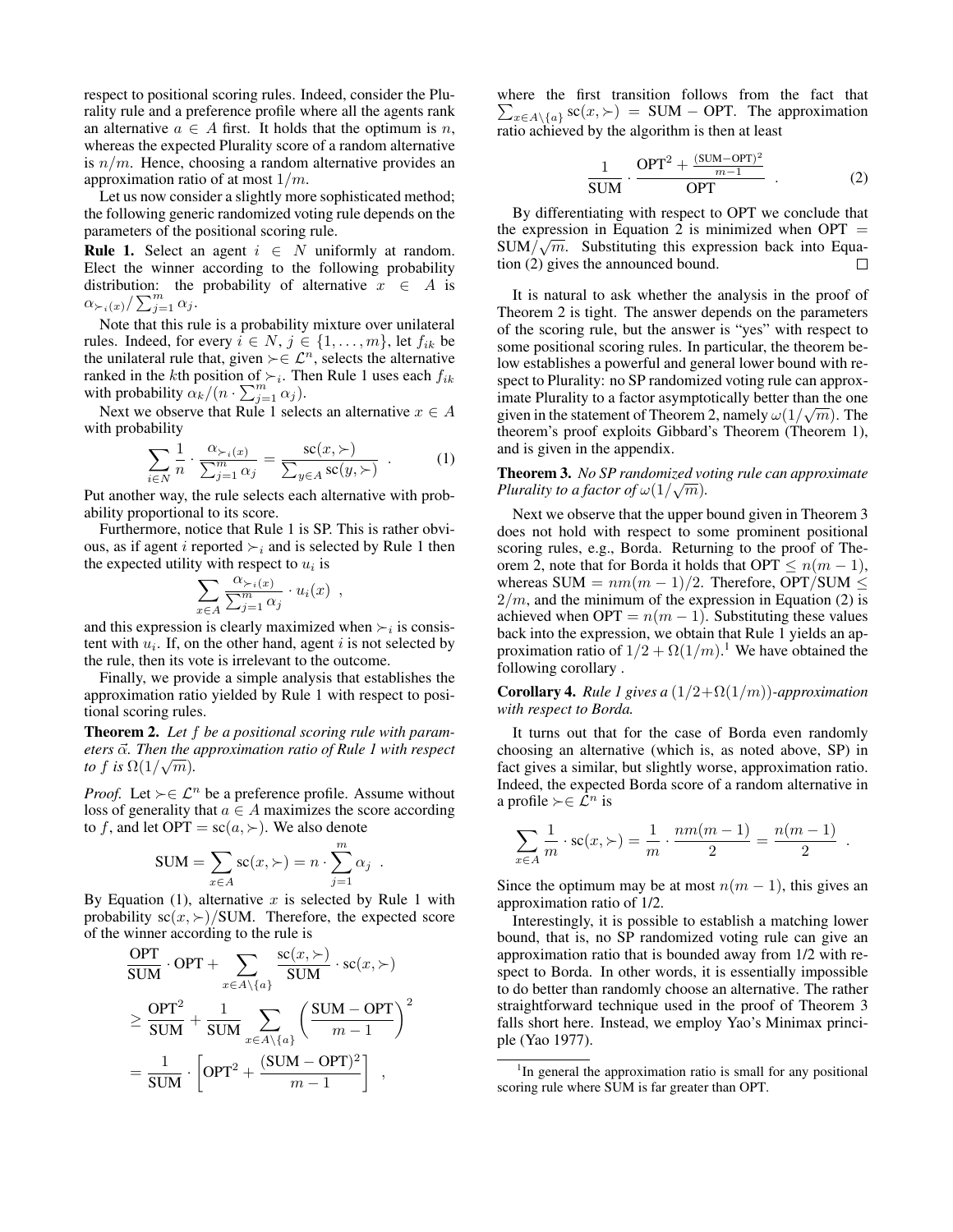Theorem 5. *No SP randomized voting rule can approximate* √ *Borda to a factor of*  $1/2 + \omega(1/\sqrt{m})$ *.* 

*Proof.* We consider the zero-sum game where the strategies of the row player are unilateral and duple rules, and the strategies of the column player are preference profiles. The payoff in the cell that corresponds to a profile  $\succ \in L^n$  and the rule  $f: \mathcal{L}^n \to A$  is the ratio between the Borda scores  $\operatorname{sc}(f(\succ), \succ) / (\max_{x \in A} \operatorname{sc}(x, \succ))$ . The row player wishes to maximize the payoff, whereas the column player wishes to minimize the payoff. Note that, by Gibbard's Theorem, the set of mixed strategies of the row player contains all the SP randomized voting rules. By the Minimax theorem, an upper bound on the approximation ratio of the best randomized SP voting rule is given by the expected approximation ratio achieved by the best (deterministic) unilateral or duple rule under some specific distribution over preference profiles. In the following we therefore construct a "bad" distribution over profiles.

uon over promes.<br>Let  $n = m-1$ , and assume for ease of exposition that  $\sqrt{m}$ is an integer. We consider the distribution over preference profiles induced by the following procedure.

- 1. Select an alternative  $x^* \in A$  uniformly at random.
- 2. For each  $i \in N$ , select a position  $k_i \in \{1, ..., \sqrt{m}\}\$ independently and uniformly at random. Agent  $i$  ranks  $x^*$  in position  $k_i$ .
- 3. Choose a permutation  $\pi_1$  over  $\{1, \ldots, m-1\}$  uniformly at random. For every  $i = 1, \ldots, n - 1$ , let  $\pi_{i+1}(j) =$  $\pi_i(j+1)$ , where the addition is cyclic, i.e.,  $(m-1)+1=$ 1.
- 4. Denote  $A \setminus \{x^*\} = \{x_1, \ldots, x_{m-1}\}.$  Intuitively, the agents rank the alternatives in  $A \setminus \{x^*\}$  cyclically in the positions  $1, \ldots, k_i - 1, k_i + 1, \ldots, m$ . Formally, for  $j = 1, \ldots, k_i - 1$ , agent *i* ranks alternative  $x_{\pi_i(j)}$  in position j. For  $j = k_i + 1, \ldots, m$ , i ranks alternative  $x_{\pi_i(j-1)}$ in position  $j$ . See Table 1 for an example.

| с              | h  | đ. |
|----------------|----|----|
| b              | a  | b  |
| $\overline{a}$ | d. | c  |
| d.             | ſ. | a  |

Table 1: An example of a profile generated by the procedure in the proof of Theorem 5. We have that  $x^* = b$ , which is placed in positions  $k_1 = 2, k_2 = 1, k_3 = 2$  in the rankings of the different agents. The other three alternatives are ranked cyclically in the remaining positions.

Let us compute the Borda scores of the different alternatives in a preference profile  $\succ \in \mathcal{L}^n$  generated according to the above procedure. The alternative  $x^*$  is always ranked in the above procedure. The alternative the first  $\sqrt{m}$  positions, hence

$$
sc(x^*, \succ) \ge (m-1) \cdot (m - \sqrt{m}) \quad . \tag{3}
$$

On the other hand, clearly  $sc(x^*, \geq) \leq (m-1)^2$ . Furthermore, an upper bound on the score of each alternative

 $x_j \in A \setminus \{x^*\}$  is certainly given by its score when it is ranked once in each of the first  $m - 1$  positions, that is,

$$
sc(x_j, \ge) \le \sum_{k=1}^{m-1} (m-k) = \frac{m(m-1)}{2} . \tag{4}
$$

We first consider the case where  $f : \mathcal{L}^n \to A$  is a unilateral rule with respect to agent i. We claim that  $f$  chooses the special alternative  $x^*$  with small probability. Intuitively this is true since, when only  $\succ_i$  is considered, there is nothing that distinguishes  $x^*$  from the other alternatives in positions tnat distingt $1,\ldots,\sqrt{m}.$ 

Formally, let  $\succ \in \mathcal{L}^n$  be a preference profile generated according to our procedure. As before, let  $x^* \in A$  be the special alternative with high Borda score with respect to  $\succ$ . Then we claim that

$$
\Pr[f(\succ) = x^* \mid \succ_i] \le \frac{1}{\sqrt{m}} \quad , \tag{5}
$$

where the probability is taken over profiles generated by the procedure, given that the ranking of agent i is  $\succ_i$ . Indeed, observe that since  $\pi_1$  is a random permutation of  $\{1, \ldots, m-1\}$ ,  $\pi_i$  is also a random permutation of  $\{1, \ldots, m-1\}$ . In other words, our procedure for generating profiles is equivalent to the following procedure: let  $\succ_i$  be a random permutation of the alternatives; choose  $x^*$  $\succ_i$  be a random permutation of the alternatives; choose x at random among the first  $\sqrt{m}$  alternatives of  $\succ_i$ , then complete the profile as before, that is, by choosing a position for  $x^*$  in every vote and shifting the rest of the alternatives cyclically. Viewed this way, it is easy to see that the procedure has the following property: for every two alternatives dure has the following property: for every two altern<br> $y, y' \in A$  in the first  $\sqrt{m}$  positions of  $\succ_i$  we have that

$$
Pr[y = x^* | \succ_i] = Pr[y' = x^* | \succ_i].
$$
 (6)

Assume that  $f(\succ)$  is an alternative in the first  $\sqrt{m}$  positions of  $\succ_i$ . By Equation (6), for every alternative  $y \in A$  in the or  $\succ_i$ . By Equation (6), for every at first  $\sqrt{m}$  positions of  $\succ_i$  it holds that

$$
\Pr[y = x^* \mid \succ_i] = \frac{1}{\sqrt{m}} ,
$$

and in particular this is true for  $f(\succ)$ . In addition, if  $f(\succ)$ and in particular this is true for  $f(\succ)$ . In addition, if  $f(\succ)$  is not an alternative in the first  $\sqrt{m}$  positions of  $\succ_i$  then it cannot be  $x^*$ , that is,

$$
Pr[f(\succ)=x^* \mid \succ_i]=0.
$$

Equation (5) directly follows.

We can now conclude that for every  $\succ_i \in \mathcal{L}$ ,

$$
\mathbb{E}\left[\frac{\text{sc}(f(\succ),\succ)}{\text{sc}(x^*,\succ)}\middle| \succ_i\right] \le \frac{\frac{1}{\sqrt{m}}(m-1)^2 + \frac{\sqrt{m}-1}{\sqrt{m}} \cdot \frac{m(m-1)}{2}}{(m-1)(m-\sqrt{m})}
$$

$$
\le \frac{1}{2} + \frac{\sqrt{m}}{m-\sqrt{m}}
$$

$$
= \frac{1}{2} + \mathcal{O}\left(\frac{1}{\sqrt{m}}\right) ,
$$

where the first inequality is obtained by combining Equations (3), (4), and (5). Since this result holds for every  $\succ_i \in \mathcal{L}$  we have that

$$
\mathbb{E}\left[\frac{\text{sc}(f(\succ),\succ)}{\text{sc}(x^*,\succ)}\right] \leq \frac{1}{2} + \mathcal{O}\left(\frac{1}{\sqrt{m}}\right) .
$$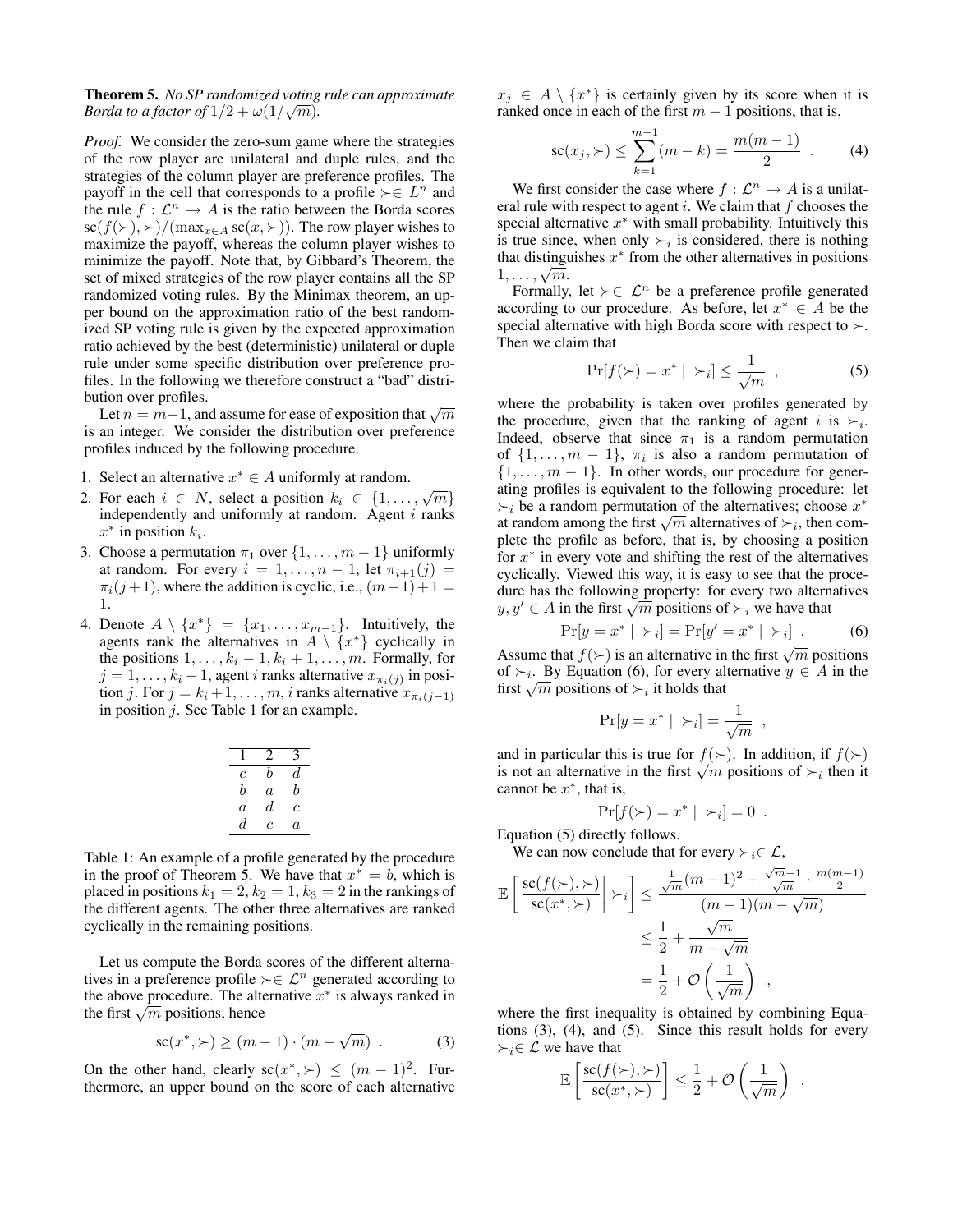We next consider the easier case where  $f: \mathcal{L}^n \to A$  is a duple rule. Since  $x^*$  is selected at random, the probability that  $x^*$  is in the range of f is at most  $2/m$ , hence the expected ratio is even worse. By Yao's Minimax principle, we conclude that  $1/2 + \mathcal{O}(1/\sqrt{m})$  is an upper bound on the approximation ratio that can be achieved via an SP randomized voting rule

We finally note that with respect to Veto, Rule 1 gives a nearly perfect approximation ratio of  $1 - \mathcal{O}(1/m)$ ; this can be seen by substituting OPT = n and SUM =  $n(m - 1)$ into Equation (2). However, this may be a strange consequence of Veto's representation as a positional scoring rule. In fact, one is intuitively interested in minimizing the number of vetoes, that is, the number of agents that dislike a given alternative above all others. However, this target is difficult to approximate as the optimum may be zero. We elaborate further in the discussion.

#### Copeland and Lull

For a preference profile  $\succ \in \mathcal{L}^n$  and a pair of alternatives  $x, y \in A$  let

$$
P(x, y) = |\{i \in N : x \succ_i y\}|.
$$

Given  $\alpha \in [0, 1]$ , define the Copeland<sub> $\alpha$ </sub> score of  $x \in A$  as

$$
sc(x, \ge) = |\{y \in A \setminus \{x\} : P(x, y) > n/2\}|
$$
  
+  $\alpha \cdot |\{y \in A \setminus \{x\} : P(x, y) = n/2\}|$ .

Put another way, an alternative receives a point for each other alternative that it beats in a *pairwise election*, and receives an  $\alpha$ -fraction of a point for every tie. The importance of the tie-breaking issue was discussed in a number of recent papers (see, e.g., (Faliszewski *et al.* 2008; 2009)). Nowadays Copeland $_{1/2}$  is attributed to A. H. Copeland, whereas  $\text{Copeland}_1$  is credited to the 13th Century Majorcan philosopher Ramon Llull.

We consider the following randomized voting rule.

Rule 2. Choose a pair of alternatives uniformly at random. If one is preferred to the other by a majority of agents then it is the winner. Otherwise, flip a fair coin.

This rule is a probability mixture over duple rules. It is furthermore straightforward that Rule 2 is SP: for a fixed pair of alternatives that is selected by the rule, the manipulator is better off if the one with higher utility is elected, and hence can only benefit by reporting its preferences truthfully with respect to the pair. Since the argument holds for every pair, we conclude that the manipulator's best option is to report truthfully. This was also observed in (Conitzer & Sandholm 2006, Theorem 3).

Similarly to Rule 1 in the context of positional scoring rules, Rule 2 elects an alternative with probability proportional to its Copeland<sub>1/2</sub> score. Indeed, the probability of electing alternative  $x \in A$  is

$$
\sum_{y \in A: P(x,y) > n/2} \frac{1}{\binom{m}{2}} + \sum_{y \in A: P(x,y) = n/2} \frac{1}{\binom{m}{2}} \cdot \frac{1}{2}
$$

$$
= \frac{\text{sc}(x, \succ)}{\binom{m}{2}} = \frac{\text{sc}(x, \succ)}{\sum_{y \in A} \text{sc}(y, \succ)}.
$$

We have the following general result.

**Theorem 6.** *Rule 2 gives a*  $(1/2 + \Omega(1/m))$ *-approximation with respect to Copeland<sub>α</sub>, for every*  $\alpha \geq 1/2$ *.* 

The proof of this theorem and the two subsequent proofs are relegated to the appendix. Once again, it is possible to show that selecting an alternative uniformly at random provides a slightly worse approximation ratio of exactly 1/2 with respect to Copeland<sub>1/2</sub>. We elaborate in the discussion section.

To complete the picture, we next show that it it impossible to to achieve an approximation ratio bounded away from 1/2 using an SP randomized voting rule.

**Theorem 7.** *Let*  $\alpha \in [0,1]$ *. No SP randomized voting rule can approximate Copeland*<sub> $\alpha$ </sub> *to a factor of*  $1/2 + \omega(1/m)$ *.* 

#### Maximin

The Maximin rule is also known as Simpson's rule. The score of an alternative under Maximin is defined as

$$
sc(x, \succ) = \min_{y \in A \setminus \{x\}} P(x, y) ,
$$

where as before we define

$$
P(x, y) = |\{i \in N : x \succ_i y\}|.
$$

Put another way, the score of  $x$  is the outcome of its worst pairwise election.

It is easy to see that the natural SP randomized voting rules, such as the ones employed above, fail in providing a nontrivial approximation ratio with respect to Maximin. As it turns out, this is the case with respect to any SP randomized voting rule.

Theorem 8. *No SP randomized voting rule can approximate Maximin to a factor of*  $\omega(1/m)$ *.* 

The intuition behind this result is that in some profiles the Maximin score depends on a very specific pairwise competition. This makes the score hard to determine using a random duple rule (in stark contrast to Copeland). Moreover, unilateral rules are in general unhelpful when it comes to approximating voting rules that depend on pairwise elections. Hence, probability mixtures over unilateral and duple rules cannot approximate Maximin.

#### **Discussion**

Table 2 summarizes our results; the table gives the lower and upper bounds achievable by SP randomized rules with respect to the voting rules in the left column. All our bounds are tight (up to lower order terms).

Despite the tightness of the results, one might wonder whether the lower bounds (that is, the possibility results) are meaningful. In particular, in the context of Borda and Copeland the "proportional rules", Rules 1 and 2, give only slightly better bounds than choosing an alternative at random. We wish to point out that the differences in the approximation ratio might be meaningful when the number of alternatives is small. More importantly, we would like to design randomized voting rules that are "reasonable" in terms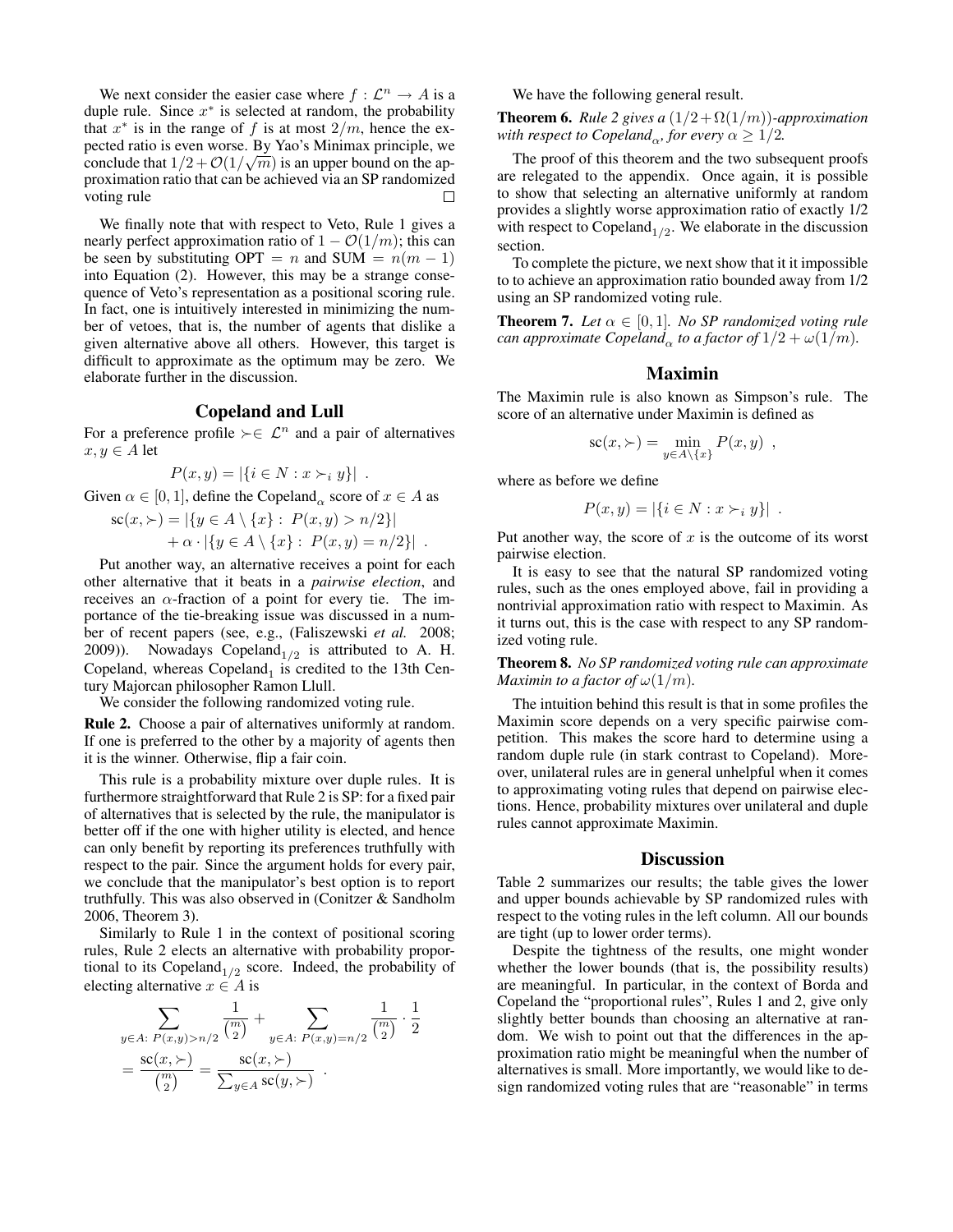| Rule                                    | <b>Lower bound</b>      | <b>Upper bound</b>              |
|-----------------------------------------|-------------------------|---------------------------------|
| Plurality                               | $\Omega(1/\sqrt{m})$    | $\mathcal{O}(1/\sqrt{m})$       |
| Borda                                   | $1/2 + \Omega(1/m)$     | $1/2 + \mathcal{O}(1/\sqrt{m})$ |
| Copeland <sub><math>\alpha</math></sub> | $1/2 + \Omega(1/m)^{*}$ | $1/2 + \mathcal{O}(1/m)$        |
| Maximin                                 |                         | $\mathcal{O}(1/m)$              |

Table 2: A summary of the results. \*Only  $\alpha \in [1/2, 1]$ .

of their social choice properties. In this sense, Rules 1 and 2 seem much better than the uniformly random election. For example, a Condorcet loser (an alternative that loses to every other alternative in a pairwise election) has no chance of being elected under Rule 2.

A minimal axiom that one might ask randomized voting rules to satisfy is *positive response*, informally defined as follows: for every agent there is some profile where the agent can increase an alternative's probability of being elected by pushing it upwards in its vote. This property is satisfied by Rules 1 and 2, and is not satisfied when a uniformly random alternative is elected.

More generally, future research should specify the desiderata that randomized voting rules must satisfy; it will then be possible to ask whether there exist randomized voting rules that are strategyproof, satisfy the additional properties, and yield a good approximation ratio with respect to prominent voting rules.

We have obtained results with respect to natural, prominent score-based voting rules. However, there are some rules, which are formally score-based<sup>2</sup>, where it is unclear which notion of score is the most natural one. One example is Veto; we have seen that, as a scoring rule, Veto is easy to approximate, but it remains open whether it is possible to approximate Veto when the winner is the alternative that minimizes the number of vetoes. Bucklin is potentially another interesting example. Given a preference profile and an alternative x, let j be the minimum position such that a majority of agents rank x in position  $i$  or above; define the Bucklin score to be  $m - j$ . According to this definition choosing a random alternative provides an approximation ratio of 1/4, but using a surprising SP randomized voting rule one can obtain an approximation ratio of at least 13/48, that is, a ratio that is bounded away from what can be obtained trivially.

We finally return to our original question, "Can approximation circumvent Gibbard-Satterthwaite?" Unfortunately it is difficult to argue that the results in this paper provide a positive answer. Nevertheless, our results do not preclude good SP approximations with respect to notions of score that were not considered above. In conclusion, we believe that our approach offers new insights with respect to the manipulation problem, and may direct future work towards the design of practical, applicable SP randomized rules.

### Acknowledgments

Vincent Conitzer has made important contributions to this paper, especially during a visit to the Hebrew University of Jerusalem. Conitzer's visit was supported by the United States-Israel Binational Science Foundation grant 2006-216.

#### References

Bartholdi, J., and Orlin, J. 1991. Single Transferable Vote resists strategic voting. *Social Choice and Welfare* 8:341–354.

Bartholdi, J.; Tovey, C. A.; and Trick, M. A. 1989. The computational difficulty of manipulating an election. *Social Choice and Welfare* 6:227–241.

Caragiannis, I.; Covey, J. A.; Feldman, M.; Homan, C. M.; Kaklamanis, C.; Karanikolas, N.; Procaccia, A. D.; and Rosenschein, J. S. 2009. On the approximability of Dodgson and Young elections. In *Proc. of 20th SODA*, 1058–1067.

Conitzer, V., and Sandholm, T. 2003. Universal voting protocol tweaks to make manipulation hard. In *Proc. of 18th IJCAI*, 781– 788.

Conitzer, V., and Sandholm, T. 2006. Nonexistence of voting rules that are usually hard to manipulate. In *Proc. of 21st AAAI*, 627–634.

Conitzer, V.; Sandholm, T.; and Lang, J. 2007. When are elections with few candidates hard to manipulate? *Journal of the ACM* 54(3):1–33.

Dobzinski, S., and Procaccia, A. D. 2008. Frequent manipulability of elections: The case of two voters. In *Proc. of 4th WINE*, 653–664.

Faliszewski, P.; Hemaspaandra, E.; ; and Schnoor, H. 2008. Copeland voting: Ties matter. In *Proc. of 7th AAMAS*, 983–990.

Faliszewski, P.; Hemaspaandra, E.; Hemaspaandra, L. A.; and Rothe, J. 2009. Llull and Copeland voting computationally resist bribery and constructive control. *Journal of Artificial Intelligence Research* 35:275–341.

Friedgut, E.; Kalai, G.; and Nisan, N. 2008. Elections can be manipulated often. In *Proc. of 49th FOCS*, 243–249.

Gibbard, A. 1973. Manipulation of voting schemes. *Econometrica* 41:587–602.

Gibbard, A. 1977. Manipulation of schemes that mix voting with chance. *Econometrica* 45:665–681.

Hemaspaandra, E., and Hemaspaandra, L. A. 2007. Dichotomy for voting systems. *Journal of Computer and System Sciences* 73(1):73–83.

Meir, R.; Procaccia, A. D.; Rosenschein, J. S.; and Zohar, A. 2008. Complexity of strategic behavior in multi-winner elections. *Journal of Artificial Intelligence Research* 33:149–178.

Procaccia, A. D., and Rosenschein, J. S. 2007. Junta distributions and the average-case complexity of manipulating elections. *Journal of Artificial Intelligence Research* 28:157–181.

Procaccia, A. D., and Tennenholtz, M. 2009. Approximate mechanism design without money. In *Proc. of 10th EC*, 177–186.

Satterthwaite, M. 1975. Strategy-proofness and Arrow's conditions: Existence and correspondence theorems for voting procedures and social welfare functions. *Journal of Economic Theory* 10:187–217.

Xia, L., and Conitzer, V. 2008. Generalized Scoring Rules and the frequency of coalitional manipulability. In *Proc. of 9th EC*, 109–118.

Yao, A. C. 1977. Probabilistic computations: Towards a unified measure of complexity. In *Proc. of 17th FOCS*, 222–227.

Zuckerman, M.; Procaccia, A. D.; and Rosenschein, J. S. 2009. Algorithms for the coalitional manipulation problem. *Artificial Intelligence* 173(2):392–412.

<sup>&</sup>lt;sup>2</sup>In fact every voting rule is score-based with respect to some *ad hoc* score function.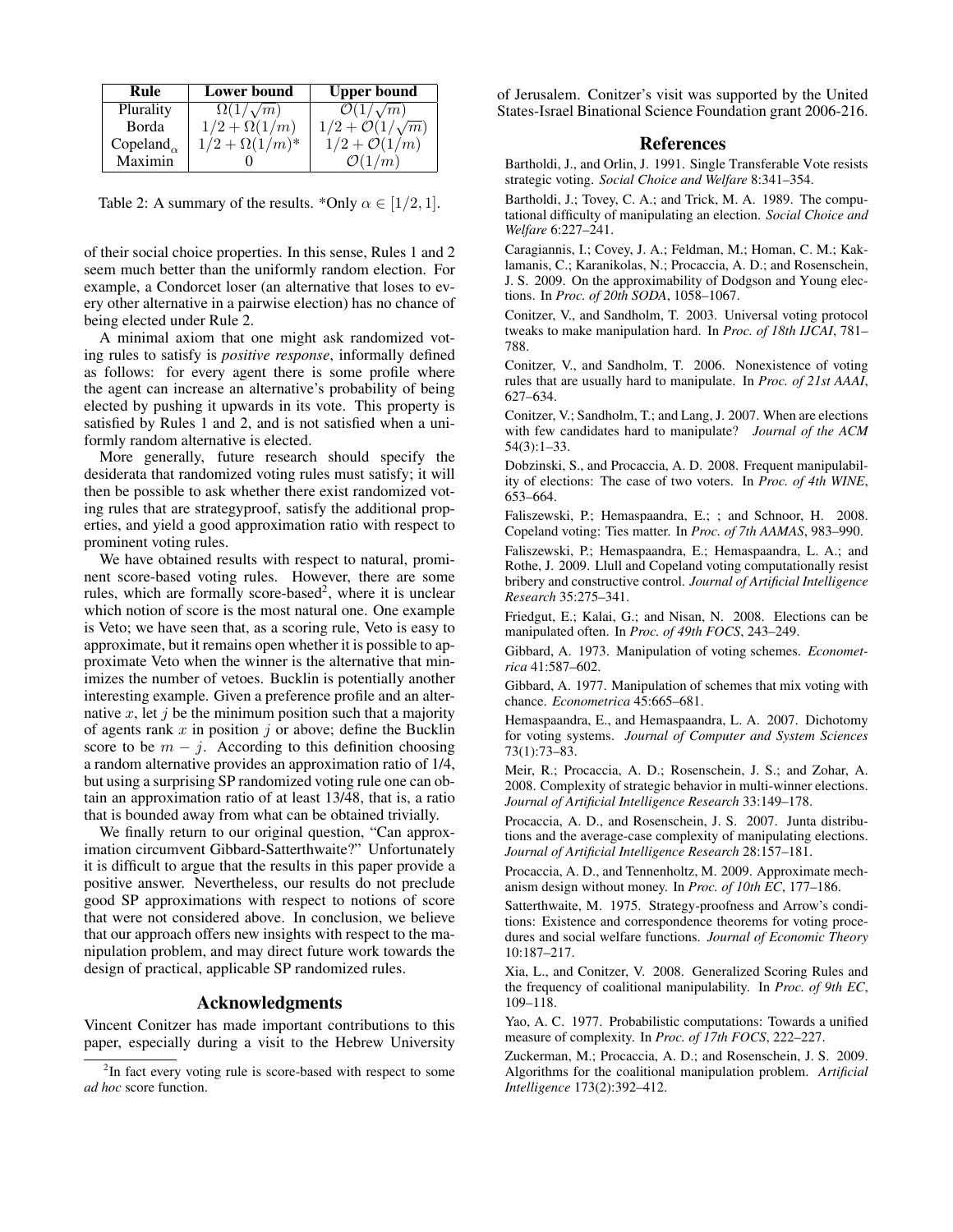## Appendix: Missing Proofs

*Proof of Theorem 3.* Assume for ease of exposition that  $m = \kappa^2$  for some  $k \in \mathbb{N}$ , and let  $n = m$ . Let f be an SP randomized voting rule; then by Theorem 1  $f$  is a probability mixture over rules that are either unilateral or duple. Let  $p$  be the probability that  $f$  selects a duple rule; the probability that f selects a unilateral rule is  $1 - p$ .

Assume that f selects a duple  $D$ . We can simply treat  $D$ as a set of two alternatives, since we are indifferent to how D chooses between the two. Define

$$
q_x = \Pr[x \in D \mid f \text{ is tuple } D].
$$

It holds that  $\sum_{x \in A} q_x = 2$ . Hence, there is a set of k alternatives  $A' \subseteq A$  such that

$$
\sum_{x \in A'} q_x \le \frac{2}{k} \quad . \tag{7}
$$

By the union bound, the probability that at least one member of A' is a member of D is upper-bounded by  $\sum_{x \in A} q_x$ , hence by Equation (7)

$$
\Pr[\exists x \in A' \text{ s.t. } x \in D \mid f \text{ is tuple } D] \le \frac{2}{k} \quad . \tag{8}
$$

Next, assume that f selects a unilateral rule. There is a subset  $N' \subseteq N$  of k agents such that a unilateral rule over an agent in  $N'$  is selected with probability at most  $1/k$  (since  $n = m = k<sup>2</sup>$ ). We construct a partial preference profile  $\succ_{A\setminus N'}\in \mathcal{L}^{m-k}$  for the agents in  $N\setminus N^{\gamma}$  that satisfies the following constraint: each alternative in  $A \setminus A'$  is ranked first by exactly one agent (the other alternatives are ranked arbitrarily). This partial preference profile is sufficient to determine the probability that an alternative is elected, given that a unilateral rule over  $N \setminus N'$  is selected by f. Since  $|A'| \geq k$ , we have that there exists  $x^* \in A'$  such that

$$
\Pr[f(\succ)=x^* \mid f \text{ unilateral over } N \setminus N'] \leq \frac{1}{k}.
$$

We can now complete the preference profile  $\succ$ , by letting each of the agents in  $N'$  rank  $x^*$  first, and rank the other alternatives arbitrarily. Note that in our constructed preference profile the Plurality score of  $x^*$  is  $k$ , whereas the Plurality score of every other alternative is at most one.

To conclude the proof, we wish to upper-bound the probability that  $x^*$  is elected when f is applied to  $\succ$ . We first compute this probability given that  $f$  selects a unilateral rule. We have that

$$
\Pr[f(\succ) = x^* | f \text{ unilateral}]
$$
\n
$$
= \Pr[f(\succ) = x^* | f \text{ unilateral over } N']
$$
\n
$$
\cdot \Pr[f \text{ unilateral over } N' | f \text{ unilateral}]
$$
\n
$$
+ \Pr[f(\succ) = x^* | f \text{ unilateral over } N \setminus N']
$$
\n
$$
\cdot \Pr[f \text{ unilateral over } N \setminus N' | f \text{ unilateral}]
$$
\n
$$
\leq 1 \cdot \frac{1}{k} + \frac{1}{k} \cdot 1 = \frac{2}{k}.
$$
\n(9)

Hence, it holds that

$$
\Pr[f(\succ) = x^*]
$$
  
=  $\Pr[f(\succ) = x^* | f \text{ tuple}] \cdot p$   
+  $\Pr[f(\succ) = x^* | f \text{ unilateral}] \cdot (1 - p)$   
 $\leq \Pr[\exists x \in A' \text{ s.t. } x \in D | f \text{ is tuple } D] \cdot p + \frac{2}{k} \cdot (1 - p)$   
 $\leq \frac{2}{k} \cdot p + \frac{2}{k} \cdot (1 - p) = \frac{2}{k}$ .

It follows that the expected Plurality score of the winner with respect to  $f(\succ)$  is at most

$$
\frac{2}{k} \cdot k + \left(1 - \frac{2}{k}\right) \cdot 1 \le 3 ,
$$

We conclude that the approximation ratio of f is not greater than  $3/k = 3/\sqrt{m}$ . П

*Proof sketch of Theorem 6.* It is sufficient to prove the theorem for  $\alpha = 1/2$ , since for any larger value of  $\alpha$  the scores of the alternatives are only larger, but the alternatives are nevertheless elected with probability proportional to their Copeland $_{1/2}$  score.

As in the proof of Theorem 2, we get that the approximation ratio is at least

$$
\frac{1}{{m \choose 2}} \cdot \frac{\mathsf{OPT}^2 + \frac{\left(\binom{m}{2} - \mathsf{OPT}\right)^2}{m-1}}{\mathsf{OPT}}
$$

.

By differentiating with respect to OPT, we get that the function is monotone decreasing whenever

$$
\mathrm{OPT}^2 - \frac{m(m-1)^2}{4}
$$

is nonpositive. The domain of the function is restricted to  $(m-1)/2 \leq \text{OPT} \leq m-1$ , therefore the function is monotone decreasing on the entire domain whenever  $m \geq 4$ . We conclude that the minimum is obtained when  $OPT = m - 1$ . Substituting this value of OPT gives the announced approximation ratio.

Note that if  $m < 4$  a simple calculation shows that Rule 2 yields an approximation ratio significantly better than 1/2.  $\Box$ 

*Proof sketch of Theorem 7.* The proof is similar to the proof of Theorem 3. Assume that m is even, and let  $n = m!$  +  $(m - 1)$ ; since the number of agents is odd, the value of  $\alpha$  is irrelevant. f selects a duple with probability p, and a unilateral rule with probability  $1 - p$ . Given that a duple is selected, there is a set  $A'$ ,  $|A'| = m/2$ , such that an alternative in  $A'$  appears in a duple with probability at most  $4/m$ .

Given that a unilateral rule is selected, there is a set of agents  $N', |N'| = m - 1$ , that is selected with probability at most

$$
\frac{m-1}{m!+m-1} \leq \frac{1}{m} .
$$

For each permutation of A we have an agent in  $N \setminus N'$  that ranks the alternatives according to the permutation. Therefore, based on the votes of  $N\setminus N'$  all the alternatives are tied